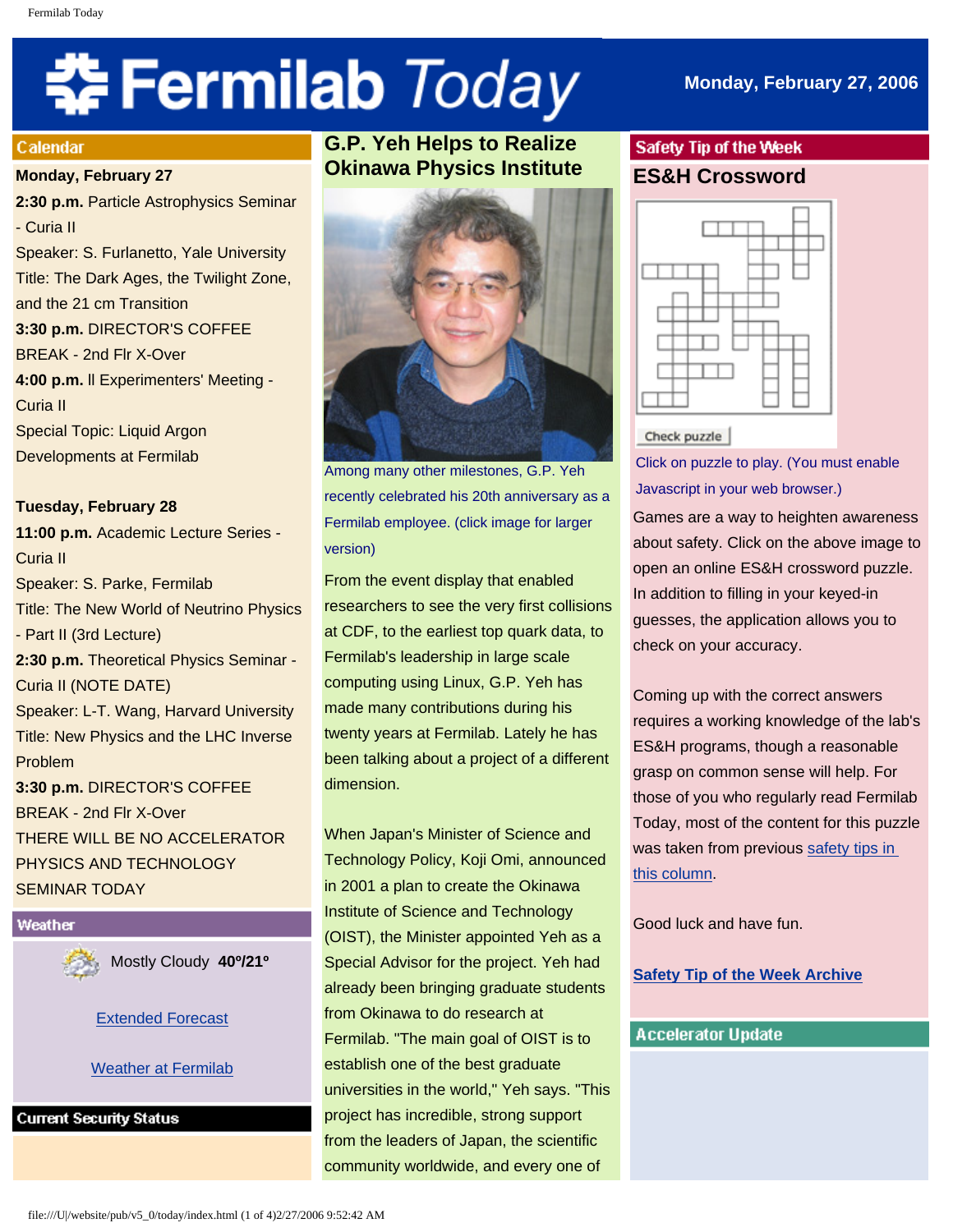#### [Secon Level 3](http://www.fnal.gov/pub/about/public_affairs/currentstatus.html)

## **Wilson Hall Cafe**

**Monday, February 27** -French Quarter Gumbo -French Dip w/Horseradish Cream Sauce -Santa Fe Pork Stew -BBQ Roasted Quartered Chicken -Turkey Breast on Homemade Fococcia -Pizza -Sweet n' Sour Chicken w/an Egg Roll

The Wilson Hall Cafe accepts Visa, Master Card, Discover and American Express.

#### [Wilson Hall Cafe Menu](http://lss.fnal.gov/cafe/)

#### **Chez Leon**

**Wednesday, March 1 Lunch** -Chicken Enchiladas -Mexican Rice -Confetti Salad -Pineapple Flan

**Thursday, March 2 Dinner**  BOOKED

[Chez Leon Menu](http://lss.fnal.gov/chezleon/index.html)

Call x4512 to make your reservation.

#### **Search**

**Search the Fermilab Today Archive**

search

**Info** 

the 1.3 million people of Okinawa." Fourteen Nobel Laureates, including Jerry Friedman and Leon Lederman, have been supporting the project as well.

Since then, the Japanese government has annually increased the project's budget, and in 2003, the Okinawa government donated 700 acres of land. Organizers published the master plan for the school in January 2006, and construction is scheduled to begin this spring. The university plans to have 300 professors, 500 graduate students, and 900 postdoctoral researchers. "They say on Okinawa, 'This is a once in a hundred years chance for us. Please succeed,'" Yeh says.

—*Dawn Stanton*

## **What's Happening at CMS?**



**Precision Mounting:** Kilometers of signal readout cables require precision mounting on the structures of the CMS detector. A crew is mounting cable fixtures on the iron yoke. Click [here](http://cmsinfo.cern.ch/outreach/cmseye/index.html) for the most up-to-date status of CMS construction at Point 5 via live webcam. (Photo courtesy of Slawomir Tkaczyk; click image for larger version.)

# **Visas a Problem for International Collaboration?**

#### **February 22 - 24**

- Two stores provided 3 hours and 15 minutes of luminosity.
- TeV store 4666 quenched.
- TeV cryo system warm up begins early.
- Recycler and Main Injector conduct boomerang tests.
- Twelve-week shutdown begins 2/27/06.

[Read the Current Accelerator Update](http://www.fnal.gov/pub/news06/update.html) [Read the Early Bird Report](http://www-bd.fnal.gov/earlybird/ebird.html) [View the Tevatron Luminosity Charts](http://www.fnal.gov/pub/now/tevlum.html)

#### **Announcements**

#### **Fermilab Summer Day Camp**

Registration for the Fermilab Summer Day Camp for children ages 7 through 12 will begin March 1. Deadline to register is March 30. Acceptance is made by lottery drawing on March 31. Camp sessions are as follows: Session I: June 12-June 30, Session II: July 3-July 21, Session III: July 24–August 11. The fee for each three-week session is \$265.00. A \$100.00 per child/per session deposit is required at the time of registration. More information regarding the camp and registration forms can be found in the Recreation Office, Housing Office, Users Office and on the [Recreation web page.](http://lss.fnal.gov/recreation/dependent.html) You can also call the Recreation Office at x5427 or x2548.

## **URA Thesis Award Nominations Due March 1**

URA Thesis Award nominations, which recognize outstanding doctoral theses related to Fermilab research, are due March 1, 2006. For more information, visit the [URA Thesis Award webpage.](http://www.fnal.gov/pub/forphysicists/fellowships/thesis.html)

**Add Your Name to NALWO Mailing List** Women can have their names added to the NALWO mailing list by contacting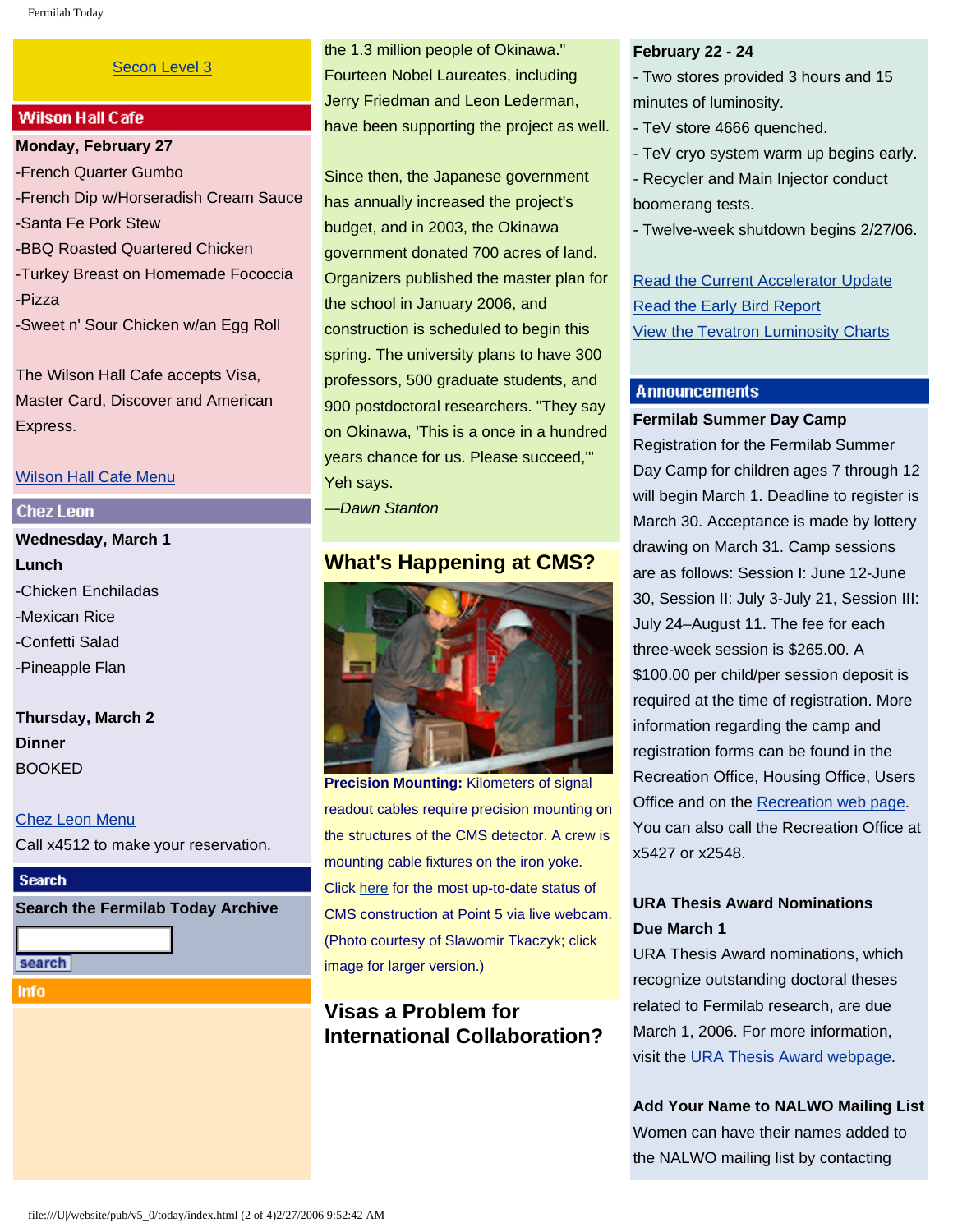Fermilab Today

## Fermilab Today is online at: [http://www.](http://www.fnal.gov/today/) [fnal.gov/today/](http://www.fnal.gov/today/)

Send comments and suggestions to [today@fnal.gov](mailto:today@fnal.gov)

[Fermilab Today archive](http://www.fnal.gov/pub/today/archive.html)

[Hurricane Relief Page](http://www.fnal.gov/pub/today/katrina_relief.html)

[Fermilab Today PDF Version](http://www.fnal.gov/pub/today/archive.html)

[Fermilab Result of the Week archive](http://www.fnal.gov/pub/today/resultoftheweek/index.html) [Fermilab Safety Tip of the Week archive](http://www.fnal.gov/pub/today/safety/index.html) [Linear Collider News archive](http://www.fnal.gov/pub/today/linearcollider/index.html)

[Fermilab Today classifieds](http://www.fnal.gov/pub/today/classifieds.html)

[Subscribe/Unsubscribe to Fermilab Today](http://www.fnal.gov/pub/today/subscription.html)

A recent article in *Nature* described a changing relationship between the US and Indian scientific communities as the United States makes it increasingly difficult for foreign scientists to gain work visas. In the February 23 article, Indian science secretary Valangiman Ramamurthi warned that visa problems could threaten chances for USinternational collaborations, and specifically mentioned the International Linear Collider Project. The article states: "He [Ramamurthi] claims that India's interest in the International Linear Collider project 'has come down tenfold because our team could not attend a workshop in the United States due to visa problems'." For full text, **[click here](http://www.nature.com/nature/journal/v439/n7079/full/439901a.html)**.

#### In the News

# *MSNBC Online***, February 23, 2006: Odd cosmic blast puzzles astronomers**

WASHINGTON - A new kind of cosmic explosion has been spotted in Earth's celestial neighborhood, and amateur astronomers in the Northern Hemisphere might be able to see it next week, scientists reported Thursday.

The blast seemed a lot like a gamma-ray burst, the most distant and powerful type of explosion known to astronomers.

But when scientists first detected it with NASA's Swift satellite on Feb. 18, the explosion was about 25 times closer and lasted 100 times longer than a typical gamma-ray burst.

## **[Read More](http://www.msnbc.msn.com/id/11528523/)**

Kathy Johnson at [kjohnson@fnal.gov,](mailto:kjohnson@fnal.gov) by mailing contact information to NALWO, c/ o Kathy Johnson, MS111, or in person at Kathy's office in Wilson Hall, first floor. They can also subscribe through the NALWO webpage [by using the on-line](http://www.fnal.gov/orgs/nalwo/)  [form](http://www.fnal.gov/orgs/nalwo/).

#### **URA Scholarship Application**

Every year, the University Research Association awards scholarships to children of regular, full-time Fermilab employees with high SAT scores. Applications are available [online](http://lss.fnal.gov/section/URAscholarship.html) now through March 1. Questions about the program may be directed to Jeanelle Smith at x4367.

## *Fertile Ground* **Artist Reception**

You and your families are invited to the next artist reception in the Fermilab Art Gallery, (Wilson Hall 2nd floor) on March 10, 2006 from 5-7pm. The exhibit is "Fertile Ground" by Pam Allnutt. We hope to see you there.

## **Corporate Shopping Program at the Chicago Premium Outlets**

At Fermilab, you now have access to great shopping and big savings at the Chicago Premium Outlets by using your Fermilab ID card. Receive a free VIP Coupon Book during the month of March (a \$5.00 value worth hundreds of dollars of additional savings just by showing your Fermilab ID card); view the [Premium Outlet Website](http://www.premiumoutlets.com/vip) to register and learn more about additional savings and events throughout the year.

## **[Upcoming Activities](http://www.fnal.gov/pub/today/upcoming_activities.html)**